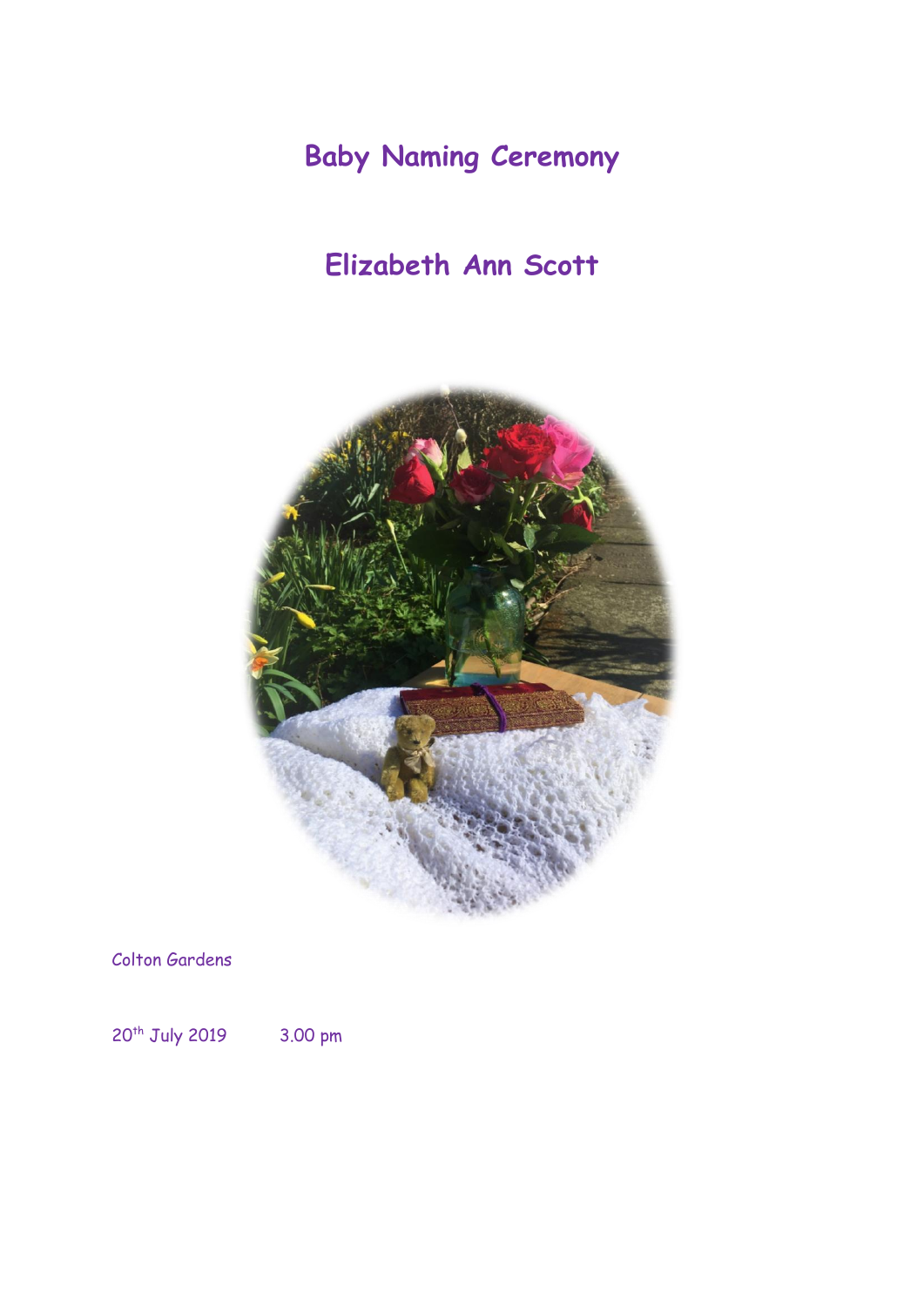

Welcome all, to Colton Gardens, on this very special day when we join together with Pete and Jackie and their family. I am Gillian, a Celebrant and I am delighted to be leading our Ceremony today. I would like to introduce myself to each of the immediate family members and will give you each a rose. I am glad to see that all our guests today have also brought a special flower with them.

Welcome – Pete, Jackie, Susan and Bill, Carol and Rob, Andy and Rachel.

We join together here in the spirit of love, to celebrate with Pete and Jackie, the birth of their beautiful daughter into the world. We unite our hearts and minds in joy as we make a place for her in our hearts and lives. We pray that she may walk through life surrounded by the love and joy that we witness here today. The birth of a baby is a true miracle and reminds us that the way of miracles, the way of openness, of joy and of love, is natural to us all. Today we stand as witnesses to Love, and witnesses to the miracle of life. We offer Pete and Jackie our abundant love, friendship and support, as they bring up their daughter in the grace of God's love.

Pete and Jackie – would you please step forward with your baby … Susan and Bill, Carol and Rob, Andy and Rachel, please join us.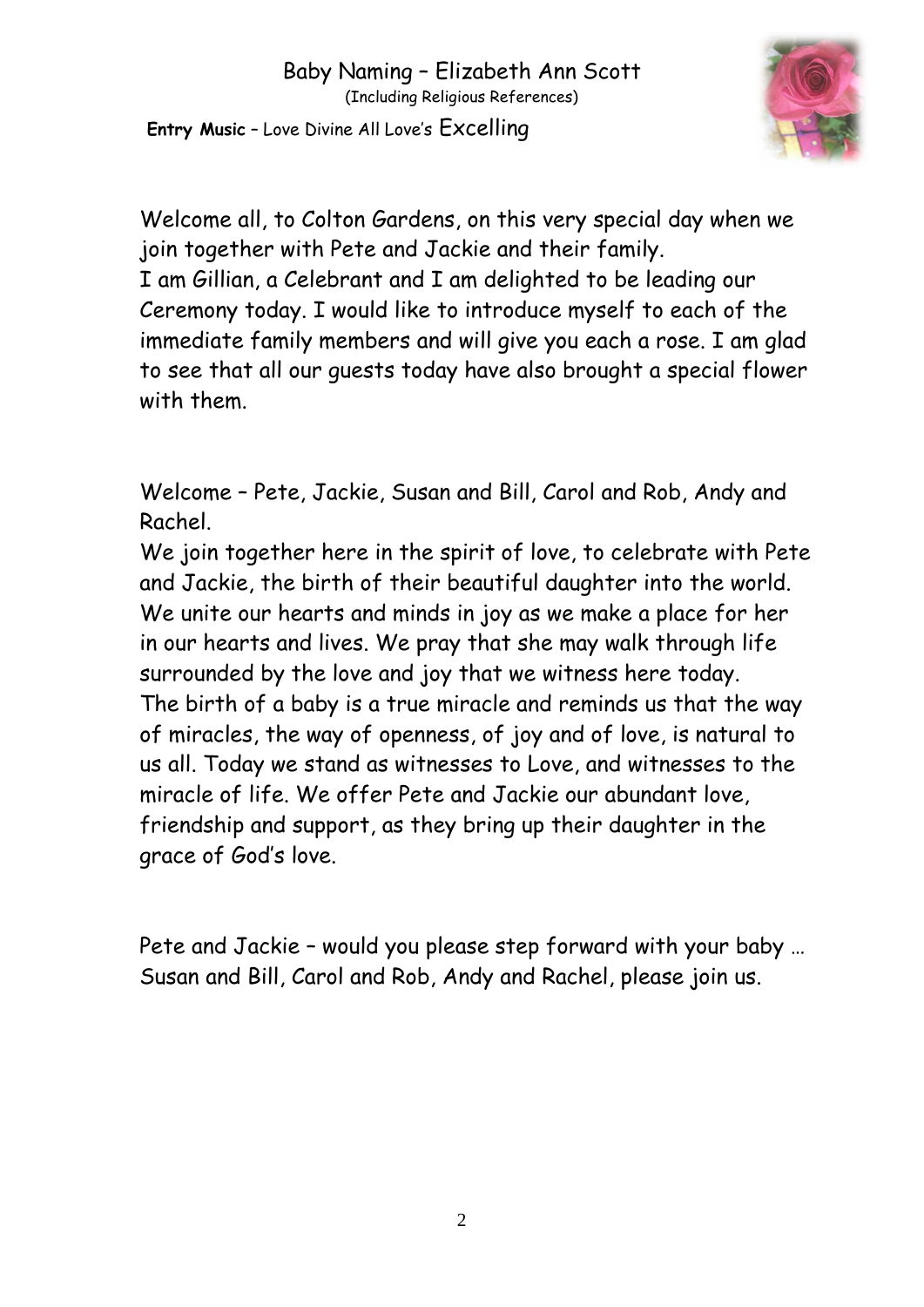

And so it is.

With joy in our hearts, we name this child Elizabeth Ann, daughter of Pete and Jackie, Granddaughter of Susan and Bill, Carol and Rob. Niece and God-daughter of Andy and Rachel.

In the presence of God and of generations before you, we welcome you, Elizabeth Ann, into the world and into this family. We are delighted that you are here. We honour your beauty and we make way for your gifts. May you grow up to know God as the presence of Love and may you always remember how loved you are in our eyes and the eyes of Your Creator.

## **Andy and Rachel – Elizabeth Ann's Uncle and Aunt and Godparents**

How blessed you are to be chosen by Pete and Jackie to watch over their child. Let their trust in you show you your strength. Remember to look within to the power of God to deliver the wisdom to fulfil your physical, emotional and spiritual responsibilities to their daughter.

- $\varnothing$  Do you promise to support Elizabeth Ann in all that she does?
- $\wp$  Do you promise to inspire her imagination and help her to fulfil her dreams?
- $\wp$  Do you promise to be an ear to listen, a voice to advise and a pair of arms that will always have a hug waiting when it's needed

and sometimes when it's not?